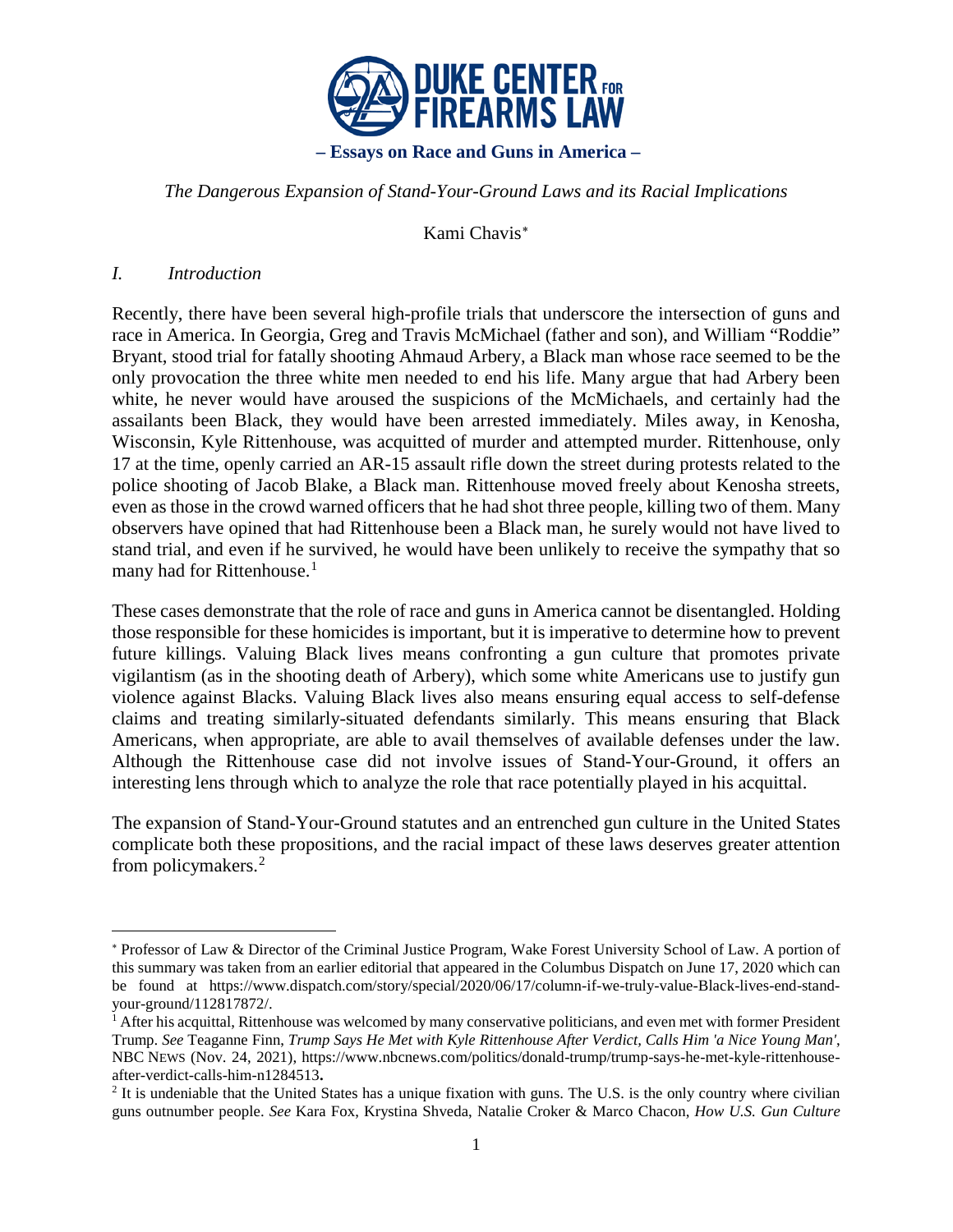

## *II. Stand-Your-Ground Explained*

## *A. Common-Law Self Defense*

In general, the law of self-defense is an affirmative defense that allows a defendant to argue that the use of force was justified to protect herself or others harm. In the case of a deadly use of force, the defendant would need to show that deadly force was necessary to prevent serious injury of bodily harm or death. Under the common law, self-defense imposes a duty to retreat before using deadly force, meaning if the defendant had been able to safely avoid the conflict, she was obligated to do so and could not avail herself of the defense.<sup>[3](#page-1-0)</sup> Generally, however, there was no duty to retreat when the defendant was in her home, and this concept is called the "castle doctrine." Some states expanded the castle doctrine to include motor vehicles or workplaces, and other states have enacted legislation that removes the duty to retreat in all circumstances—known as "Stand-Your-Ground" statutes.<sup>[4](#page-1-1)</sup> These Stand-Your-Ground statutes essentially codify the absence of the duty to retreat and allow individuals to use deadly force even when there is an option to safely retreat from a potentially dangerous situation.

## *B. The Expansion of Stand-Your-Ground Laws*

Backed by gun-rights proponents, and enacted in over half the states, Stand-Your-Ground laws have proliferated since 1994 when Utah became the first state to pass Stand-Your-Ground legislation.<sup>[5](#page-1-2)</sup> In 2005, there began to be widespread legislative movement. According to the Rand Corporation, as of January 1, 2020, there were 34 states that had Stand-Your-Ground laws or had expanded the castle doctrine to apply beyond the home. In 2021, both Arkansas and Ohio passed legislation to expand the castle doctrine. For example, in March 2021, Arkansas Governor Asa Hutchinson signed into law a bill that allows an armed person to use deadly force if they believe they are in imminent danger. This represented a departure from previous law where Arkansas did prohibit a person from using deadly force if they can safely retreat. Hutchinson said that while he previously thought there was no compelling reason to have such a law, he was now persuaded by the fact that the bill was not opposed by law enforcement.

 $\overline{a}$ 

*Stacks up with the World,* CNN (Nov. 26, 2021), https://www.cnn.com/2021/11/26/world/us-gun-culture-worldcomparison-intl-cmd/index.html.

<span id="page-1-0"></span><sup>3</sup> *See* United States v. Peterson, 483 F.2d 1222 (D.C. Cir. 1973).

<span id="page-1-1"></span><sup>4</sup> *See* Lindsay Whitehurst, *Utah Law Allows Gun Owners to Use Deadly Force in Many Cases*, LUBBOCK-AVALANCHE J. (May 6, 2015), https://www.lubbockonline.com/story/news/nation-world/2015/05/06/utah-law-allows-gun-ownersuse-deadly-force-many-cases/14978643007/.

<span id="page-1-2"></span><sup>5</sup> *See id.* (noting that Utah's law came more than a decade before Florida passed its stand-your-ground law in 2005, and that since then 30 states had enacted similar laws).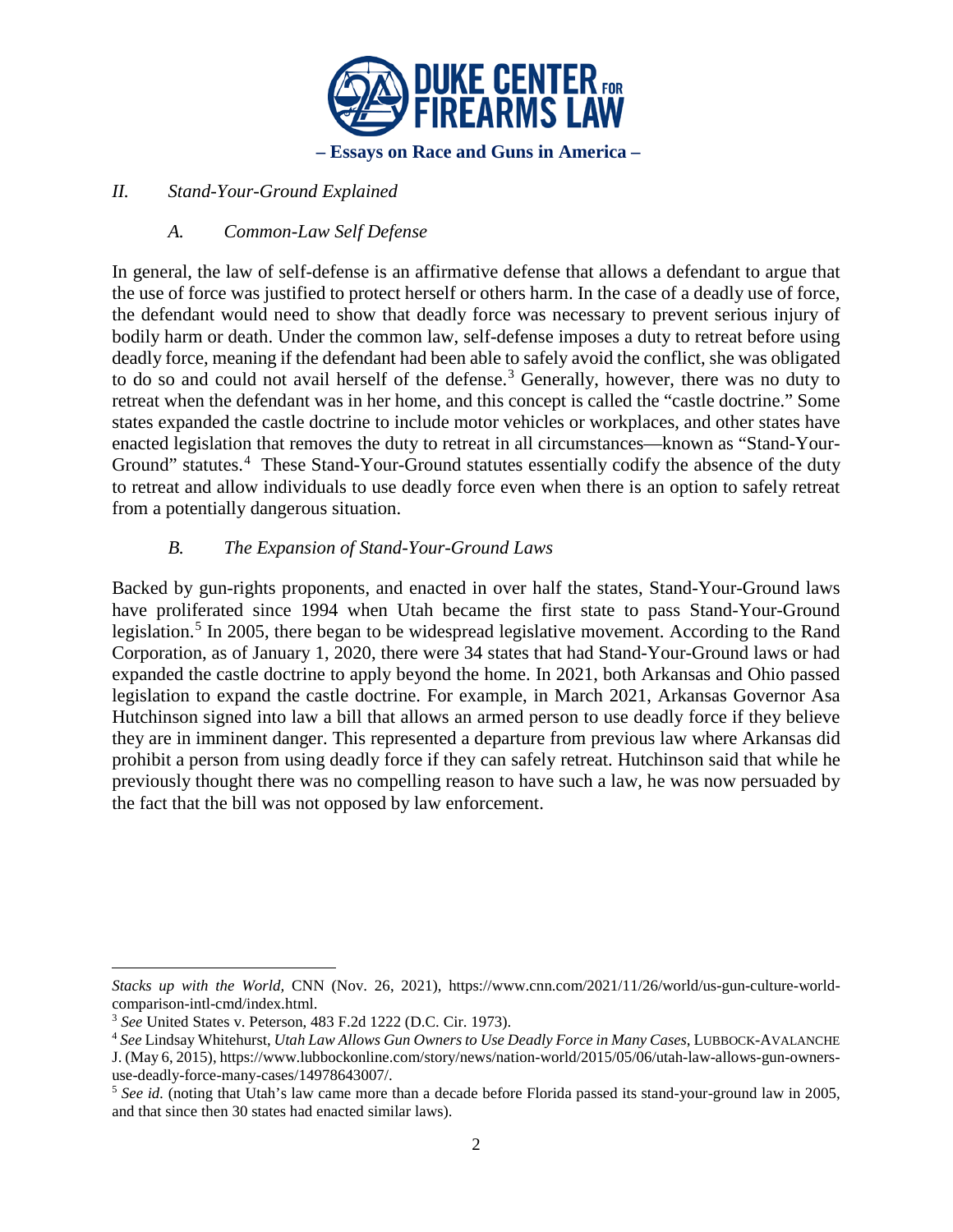

## III. *Implications of Stand-Your-Ground Laws*

## *A. Evidence Suggests that Stand-Your-Ground Laws Increase Firearm Homicides*

There are a number of arguments against expanding Stand-Your-Ground laws. First, these laws encourage people to take the law into their own hands without calling on law-enforcement officials who should be skilled at intervening in dangerous situations. The existence of these laws discourages de-escalation and may encourage people to "shoot first, ask questions later."<sup>[6](#page-2-0)</sup> As some gun violence prevention experts have noted, these laws make people feel like it is their job to do traditional police work.

In fact, studies show that Stand-Your-Ground laws do not deter crimes, but they have been shown to increase firearm homicide rates. For example, in 57% of Florida Stand-Your-Ground cases, there was "clear evidence that the person who claimed that Stand-Your-Ground could have safely retreated to avoid the confrontation."<sup>[7](#page-2-1)</sup> In essence, these laws allow individuals to forgo deescalation and use deadly force as a first step. Experts note that "such laws have created a shootfirst-ask-questions-later culture that gives a green light to people with no firearms or bias training to make life-or-death decisions, often within a matter of seconds."[8](#page-2-2)

A 2017 study in the Journal of Human Resources found that Stand-Your-Ground laws led to an increase in homicides and hospitalizations related to firearm-inflicted injuries. The study estimated that at least 30 people died per month due to the laws.<sup>[9](#page-2-3)</sup> Cheng and Hoekstra (2013) found that these laws significantly increase homicide rates, but they have uncertain effects on robbery, aggravated assault, and burglary rates.<sup>[10](#page-2-4)</sup> McClellan and Tekin  $(2017)$  also found significant increases in total homicides associated with the implementation of Stand-Your-Ground laws. In contrast, Webster, Crifasi, and Vernick (2014) found that these laws have an uncertain effect on the total homicide rate. Finally, Humphreys, Gasparrini, and Wiebe (2017) and Guettabi and Munasib (2018) found significant effects consistent with the law increasing total homicides in Florida after its passage. These studies draw on two distinct data sources: Federal Bureau of Investigation crime-rate data from the Uniform Crime Reporting Program and the Centers for Disease Control and Prevention's Fatal Injury Reports. Evidence that Stand-Your-Ground laws may increase total homicide rates is moderate, and evidence that such laws may increase firearm

<span id="page-2-0"></span> <sup>6</sup> *The Effects of Stand-Your-Ground Laws,* RAND CORPORATION *(*Apr. 22, 2020) https://www.rand.org/research/gunpolicy/analysis/stand-your-ground.html.

<span id="page-2-1"></span><sup>7</sup> *Stand Your Ground Laws Are a License to Kill*, EVERYTOWN FOR GUN SAFETY (Sept. 8, 2021) https://everytownresearch.org/report/stand-your-ground-laws-are-a-license-to-kill/.

<span id="page-2-2"></span><sup>8</sup> Kami Chavis, *If We Truly Value Black Lives, End Stand-Your-Ground,* COLUMBUS DISPATCH (June 17, 2020), *https://www.dispatch.com/story/special/2020/06/17/column-if-we-truly-value-Black-lives-end-stand-yourground/112817872/.*

<span id="page-2-3"></span><sup>9</sup> Chandler McClellan and Erdal Tekin, *Stand Your Ground Laws, Homicides and Injuries,* 52 J. HUM.RES. 621 (2017). <sup>10</sup> Cheng Cheng and Mark Hoekstra, *Does Strengthening Self-Defense Law Deter Crime or Escalate Violence?* 28 J.

<span id="page-2-4"></span>HUM. RES. 428 (2013).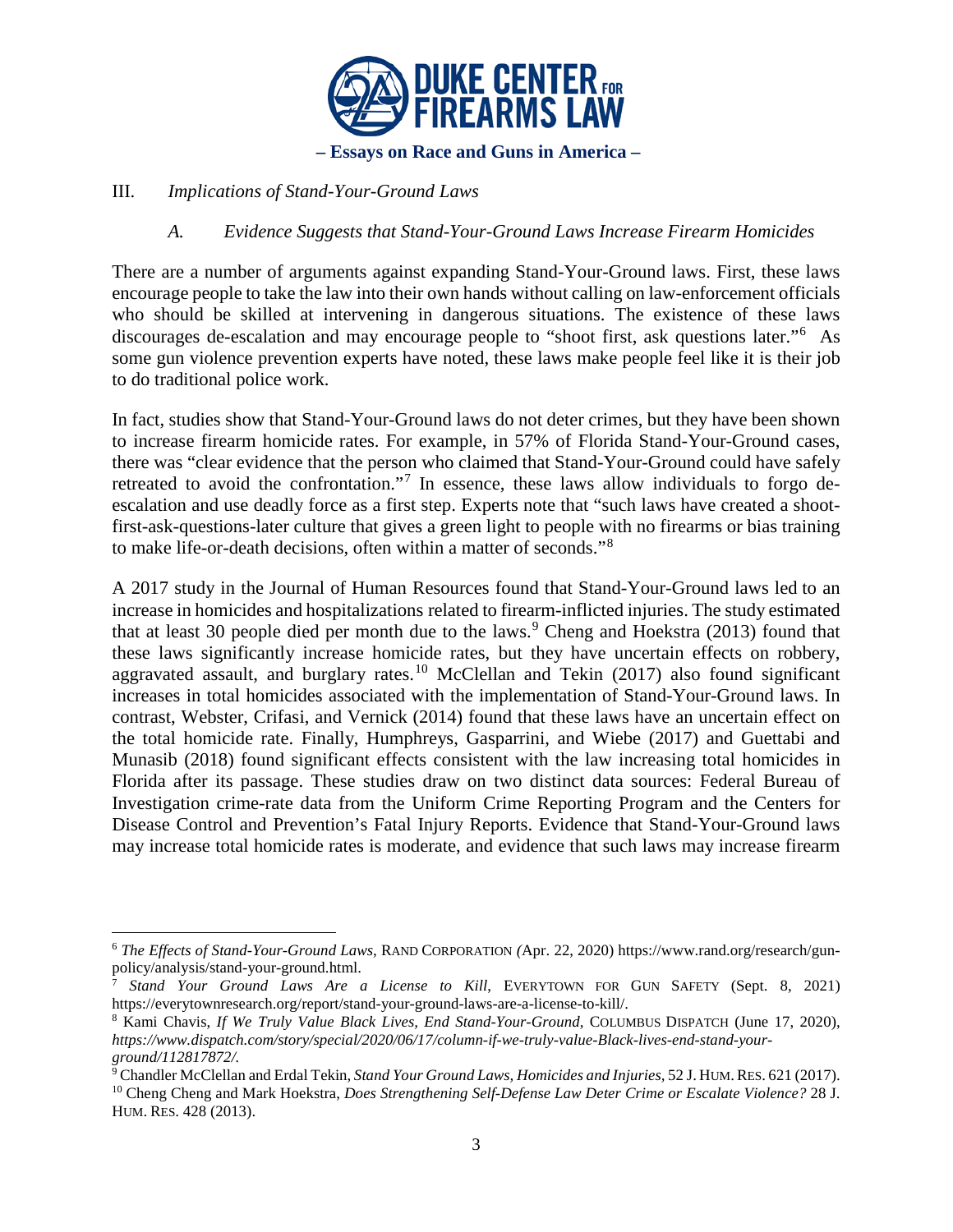

homicide rates is supportive. Evidence for the effect of Stand-Your Ground laws on other types of violent crime is inconclusive. $11$ 

# *B. Racial Disparities*

In addition to the potential increase in firearm homicides in general, there is also evidence that Stand-Your-Ground laws exacerbate racial inequities for both victims of and defendants. In Stand-Your-Ground states, "homicides in which white shooters kill Black victims are deemed justifiable five times more frequently than when the situation is reversed."<sup>[12](#page-3-1)</sup> In Florida—which is considering a repeal of the law—the law was associated with a 45% increase in monthly firearm homicide rates and around a 23% increase among Black residents. When speaking about the Stand-Your-Ground statute in Florida, then-gubernatorial candidate Andrew Gillum, who is Black, noted that the law "is being used by vigilantes to turn themselves into judge, jury and executioner."<sup>13</sup> He further went on to state, "We all know that [Stand-Your-Ground] is not colorblind. If we're going to talk about it, we're going to have to talk about it fully." He continued, "We all know that based on the color of my skin I present a certain threat. A certain level of threat that might cause someone to have the power to snuff out my life or my children's lives."[14](#page-3-3)

Some observers have even declared that such laws were "designed to benefit white shooters and not gun owners of color." An Urban Institute study seems to buttress this claim. For example, the study found that when both the shooter and victim are white, 11% of these cases have been deemed justifiable.[15](#page-3-4) When both parties are Black, a lower percentage of Black defendants are able to successfully avail themselves of the defense, and the rate falls to  $8\%$ .<sup>[16](#page-3-5)</sup> The most telling finding from this study is what happened when the shooter and victim are of different races. When the shooter is white and the victim is Black, the rate of justifiable homicide is 34%. When the races are reversed, and the shooter is Black and the victim is white, the rate of justifiable homicide fell to only 3%.[17](#page-3-6) This evidence strongly suggests that white assailants can more confidently use deadly force when their victims are Black, than can Black defendants when their victims are white. Again, Black lives, whether they belong to the victim or defendant, are not treated equally under the law.

<span id="page-3-0"></span> <sup>11</sup> *The Effects of Stand-Your-Ground Laws*, RAND CORPORATION *(*Apr. 22, 2020), https://www.rand.org/research/gunpolicy/analysis/stand-your-ground.html.

<span id="page-3-1"></span><sup>12</sup> *Stand Your Ground Laws Are a License to Kill*, EVERYTOWN FOR GUN SAFETY (Sept. 8, 2021) https://everytownresearch.org/report/stand-your-ground-laws-are-a-license-to-kill/.

<span id="page-3-2"></span><sup>13</sup> David Love, *Stand Your Ground Laws Encourage Racially Charged Violence*, CNN (Aug. 3, 2018) <https://www.cnn.com/2018/08/03/opinions/stand-your-ground-law-racial-violence-opinion-love/index.html> (citing then-gubernatorial candidate Andrew Gillum's comments about Florida's law).

<span id="page-3-3"></span><sup>&</sup>lt;sup>14</sup> *Id.* (citing then-gubernatorial candidate Andrew Gillum's comments about Florida's law).

<span id="page-3-4"></span><sup>15</sup> John Roman, *Stand Your Ground Laws and Racial Bias*, URBAN INSTITUTE (June 2013)*,*  https://www.urban.org/urban-wire/stand-your-ground-laws-and-racial-bias. <sup>16</sup> *Id.*

<span id="page-3-6"></span><span id="page-3-5"></span><sup>17</sup> *Id.*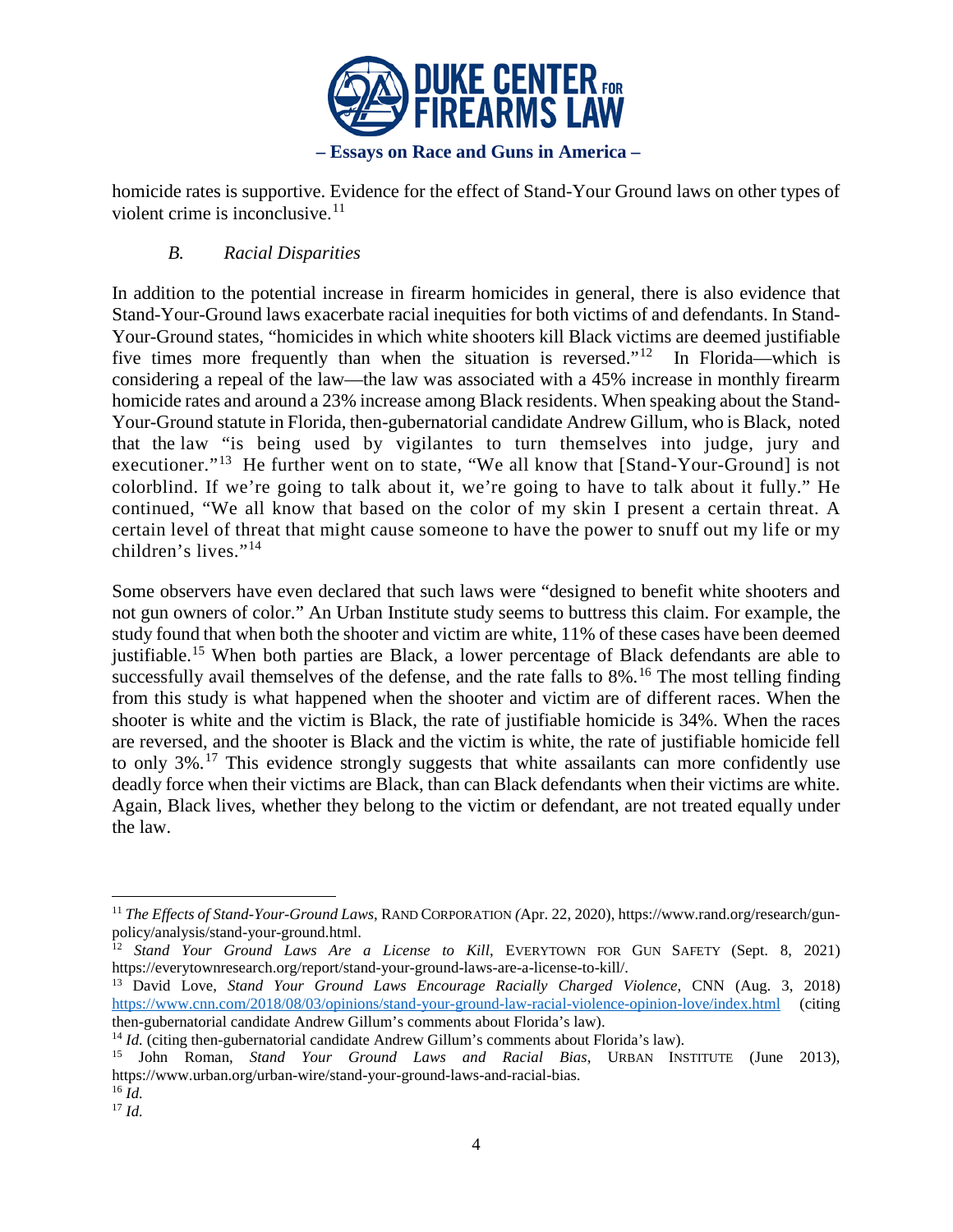

*Stand-Your-Ground's Victims of Racist Vigilantes*

## A. Ahmaud Arbery

The case of Ahmaud Arbery presents one of the most recent and well-known invocations of Stand-Your-Ground. Examining the doctrine through the lens of this case, also illuminates the role that race may play in these situations. In February 2020, two armed white men, Gregory and Travis McMichael, killed Ahmaud Arbery in Georgia as he jogged through their neighborhood. Police initially questioned the McMichaels and determined that they acted properly under Georgia's Stand-Your-Ground law. This case illustrates the danger that even the existence of such a defense potentially could have insulated these assailants and others from trial, where after a full vetting of the facts and evidence, ultimately demonstrated their guilt.

A review of footage released after Arbery's death, however, clearly demonstrates that circumstances do not meet the strictures of the state's Stand-Your-Ground law. The McMichaels pursued Arbery, blocked his path with their truck, and attempted to detain him simply because they suspected Arbery of trespassing at a construction site. If they truly suspected he was trespassing, why not continue monitoring him and initiating contact with local law enforcement agents to arrive and conduct a proper investigation within their training and experience. It is doubtful, whether based upon the scant facts available at the time, that police would have had enough information to conduct a constitutionally permissible stop. Jogging through a neighborhood and even stopping to view a construction site is not a crime, and certainly not an infraction that justifies taking a life. These men accosted Arbery, hit him with a truck, and Travis McMichael fatally shot Arbery when he defended himself against the armed assailants. If anyone could have availed himself of the Stand-Your-Ground defense, it would have been Arbery, who legally could have defended himself against the armed vigilantes chasing him for no known reason.

It took 74 days after the shooting for Georgia authorities to charge the McMichaels with Arbery's death.[18](#page-4-0) In addition to conflicts of interest that eventually forced a recusal (the prosecutors knew and previously worked with Greg McMichael), the very existence of the Georgia Stand-Your-Ground law is to blame for the delay.<sup>19</sup> Without the Georgia law, it would have been difficult to argue that suspects, who themselves accosted Arbery, were entitled to that self-defense.

The racial dynamics of Arbery's murder are well-documented. There were allegations that Travis McMichael had a history of using racial slurs when referring to Black people and that he used a

<span id="page-4-0"></span> <sup>18</sup> *See* Cleve R. Wootson Jr., and Michael Brice-Sadler*, It Took 74 days for Suspects to be Charged in the Death of a Black Jogger*, WASH. POST (May 8, 2020) https://www.washingtonpost.com/national/outraged-by-the-delayedarrests-in-killing-of-Black-jogger-protesters-in-georgia-demand-justice/2020/05/08/8e7d212a-90a9-11ea-9e23- 6914ee410a5f\_story.html.

<span id="page-4-1"></span><sup>&</sup>lt;sup>19</sup> The first local prosecutors who initially handled the case had personal/professional relationships with the McMichaels. *See* Oliver Laughland, *Ahmaud Arbery Murder: Trial Laid Bare America's Faultlines on Race,* THE GUARDIAN (Nov. 25, 2021*)* https://www.theguardian.com/us-news/2021/nov/25/ahmaud-arbery-verdict-race.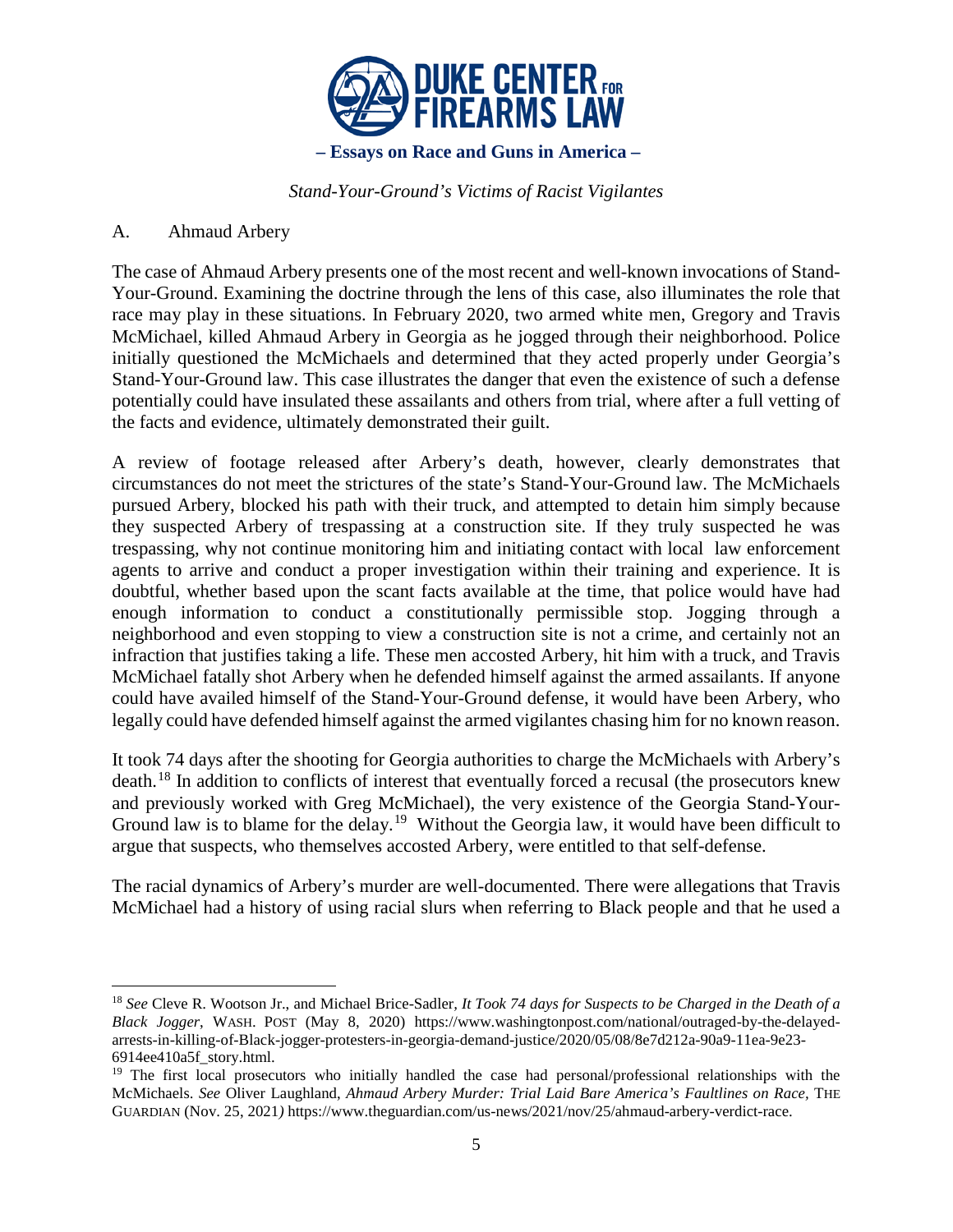

#### **– Essays on Race and Guns in America** *–*

slur after he shot Arbery and he stood over his lifeless body.<sup>[20](#page-5-0)</sup> At trial, Travis McMichael sought to exclude a photo of his truck that showed his license plate displaying a confederate emblem.<sup>[21](#page-5-1)</sup> The state, however, asked that the evidence be allowed because the plates were on the truck at the time the McMichaels killed Arbery. The confederate flag has long been seen as a symbol promoting white supremacy. There is also evidence that Travis McMichael used racial slurs on more than one occasion in text communications unrelated to the shooting.<sup>[22](#page-5-2)</sup> All three men will face trial in February 2022 on federal hate crimes charges, and this evidence could be introduced at that trial to show racial animus of the trio.

While the evidence certainly suggests that Stand-Your-Ground laws disadvantage Blacks, it is important to understand *why* the proliferation of these "shoot first laws" can be particularly dangerous for Blacks. There is an ample body of scholarship devoted to exploring the damaging effect contemporary racism has on the health and well-being of racial minorities.<sup>[23](#page-5-3)</sup> One such example is evident in the Arbery case. With a jury composed of only 11 white jurors and 1 Black juror, the prosecution chose to focus on the facts and evidence, and largely left out the discussion of race. On the other hand, a large part of the defense strategy was to play upon the perceived racial biases of the jurors. Defense attorneys for the defendants frequently referenced that there were too many "Black pastors" present at the trial. Perhaps even more disturbing were the racist stereotypes hurled against Arbery even in death. Greg McMichael's defense attorney played to what she perceived to be the nearly all white jury's potential for racial bias, noting that at the time of his death, Arbery had "no socks to cover his long, dirty toenails" that he was a "recurring night-time intruder" whose presence was "frightening and unsettling."<sup>[24](#page-5-4)</sup>

#### B. Trayvon Martin

The facts surroundings Arbery's shooting death are eerily similar to that of George Zimmerman, who was acquitted in the killing of Trayvon Martin. Seventeen-year old Trayvon Martin was walking back to his relative's house after buying candy at a convenience store. George Zimmerman, a neighborhood watch coordinator, reported what he said was a "real suspicious Black guy" to 911. Zimmerman was told by the 911 operator not to chase after Martin. Zimmerman disregarded these instructions and exited his car and pursued Martin, who was unarmed. This altercation left Martin dead. When the police arrived, Zimmerman claimed self-defense and was

<span id="page-5-0"></span> <sup>20</sup> *See* Brakkton Booker, *White Defendant Allegedly Used Racial Slur After Klling Ahmaud Arbery*, NPR (June 4, 2020) https://www.npr.org/2020/06/04/869938461/white-defendant-allegedly-used-racial-slur-after-killing-ahmaudarbery.

<span id="page-5-1"></span><sup>21</sup> Janelle Griffith, *Ahmaud Arbery Murder Suspects Seek to Ban Confederate Flag License Plate from Evidence,"* NBC NEWS (Oct. 6, 2021), https://www.nbcnews.com/news/us-news/ahmaud-arbery-murder-suspects-seek-banconfederate-flag-license-plate-n1280926.

<span id="page-5-2"></span><sup>22</sup> *See* Russ Bynum, *Prosecutor Reads Racist Messages by Ahmaud Arbery's Killer*, PBS NEWSHOUR (Nov. 12, 2020), https://www.pbs.org/newshour/nation/prosecutor-reads-racist-messages-by-ahmaud-arberys-killer.

<span id="page-5-3"></span><sup>23</sup> *See e.g.,* Valerie Purdie-Vaughns and David R. Williams, *Stand-Your-Ground is Losing Ground for Racial Minorities' Health*, 147 SOC. SCI. & MED. 341 (2015), https://psychology.columbia.edu/sites/default/files/2017-04/1 s2.0-S0277953615301489-main.pdf.

<span id="page-5-4"></span><sup>24</sup> *See* Oliver Laughland, *Ahmaud Arbery Murder: Trial Lad Bare America's Faultlines on Race*, THE GUARDIAN (Nov. 25, 2021), https://www.theguardian.com/us-news/2021/nov/25/ahmaud-arbery-verdict-race.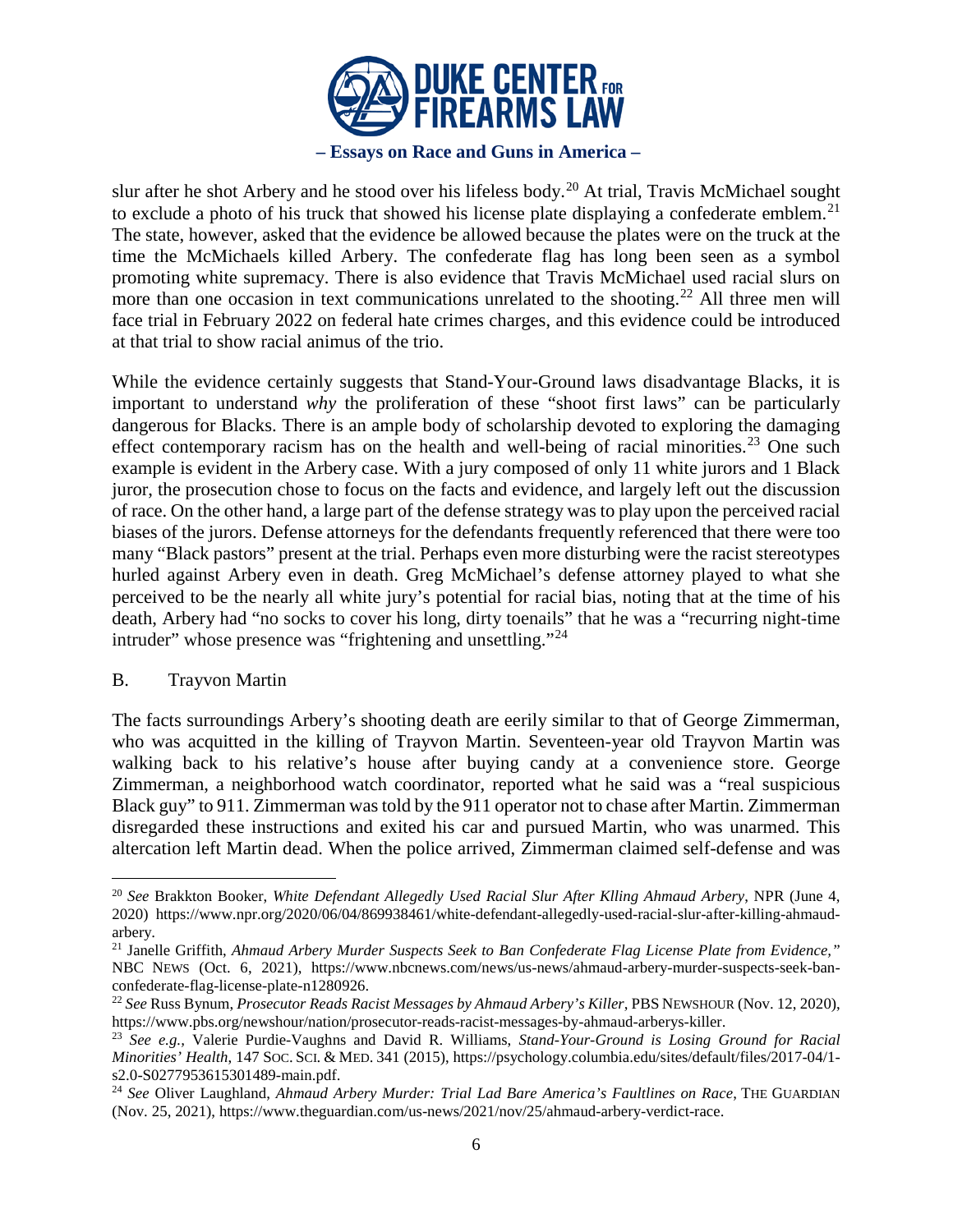

not arrested. As the police chief later explained, "[i]n this case Mr. Zimmerman has made the statement of self-defense . . . Until we can establish probable cause to dispute that, we don't have the grounds to arrest him." Zimmerman was later tried and acquitted. Experts have noted that Florida's Stand-Your-Ground law contributed to Zimmerman's acquittal.<sup>[25](#page-6-0)</sup>

# *C. Racial Disparities in the Application of Stand-Your Ground Cases*

Not only do these laws encourage deadly escalation of the use force, they seem to do so in a racially disparate manner. Like so many laws in the criminal legal system, Stand-Your-Ground laws are not equitably applied as a defense when it comes to Black defendants. White men are more likely to successfully invoke the use of Stand-Your-Ground laws for their defense after a shooting than women – especially Black women – or Black men. In a paper published by the Urban Institute, authors examined FBI homicide data from 2005-2010 and found large disparities in homicides being ruled justified based on the race of the defendant and the victim.<sup>[26](#page-6-1)</sup> Nationally, the likelihood of a homicide being ruled justified is 281% greater when the defendant is white and the victim is Black when compared to cases where both the defendant and victim are white. In contrast, the likelihood of a homicide being ruled justified when the defendant is Black and the victim is white is 49% lower compared to cases where both the defendant and victim are white. $27$ 

## *IV. Adopting the ABA's Recommendations*

Much like implicit and explicit bias evident in police use of force cases, the violence and racial bias of everyday Americans should draw the ire of activists. As the evidence and recent cases suggest, Stand-Your-Ground laws can have a dangerous impact on Black victims because of racial stereotypes. At the same time, Black defendants accused of crimes do not enjoy the same protections under these laws as similarly situated white defendants. Assessing whether and to what extent these laws increase homicides and have racially disparate impacts should be an important part of a state legislature's decision to retain or enact such laws. In the wake of Trayvon Martin, the ABA detailed report on the use of force included a number of recommendations that jurisdictions could implement in order avoid the deleterious effects of Stand-Your-Ground laws. The ABA Task Force suggested a set of comprehensive reforms, including the repeal of Stand-Your-Ground laws.<sup>[28](#page-6-3)</sup>

Short of repeal, the ABA also recommended that jurisdictions enact safeguards that "prevent racially disparate impacts and inconsistent outcomes" that advantage whites while disadvantaging

<span id="page-6-0"></span> <sup>25</sup> *See* John K. Roman, *Race, Justifiable Homicide, and Stand Your Ground Laws: Analysis of FBI Supplementary Homicide Report,* URBAN INSTITUTE (July 2013) at 8, https://www.urban.org/sites/default/files/publication/23856/412873-Race-Justifiable-Homicide-and-Stand-Your-

Ground-Laws.PDF (noting that while Zimmerman did not affirmatively claim a Stand Your Ground defense in his case, the jurors were instructed on Florida's Stand Your Ground law and the issue did arise during juror deliberations). 26 *Id.*

<span id="page-6-2"></span><span id="page-6-1"></span><sup>27</sup> *Id.*

<span id="page-6-3"></span><sup>28</sup> *See also,* Mark Obbie, *American Bar Association Calls for Repeal of Stand Your Ground Laws,* THE TRACE (Sept. 29, 2015), https://www.thetrace.org/2015/09/bar-association-stand-your-ground/.